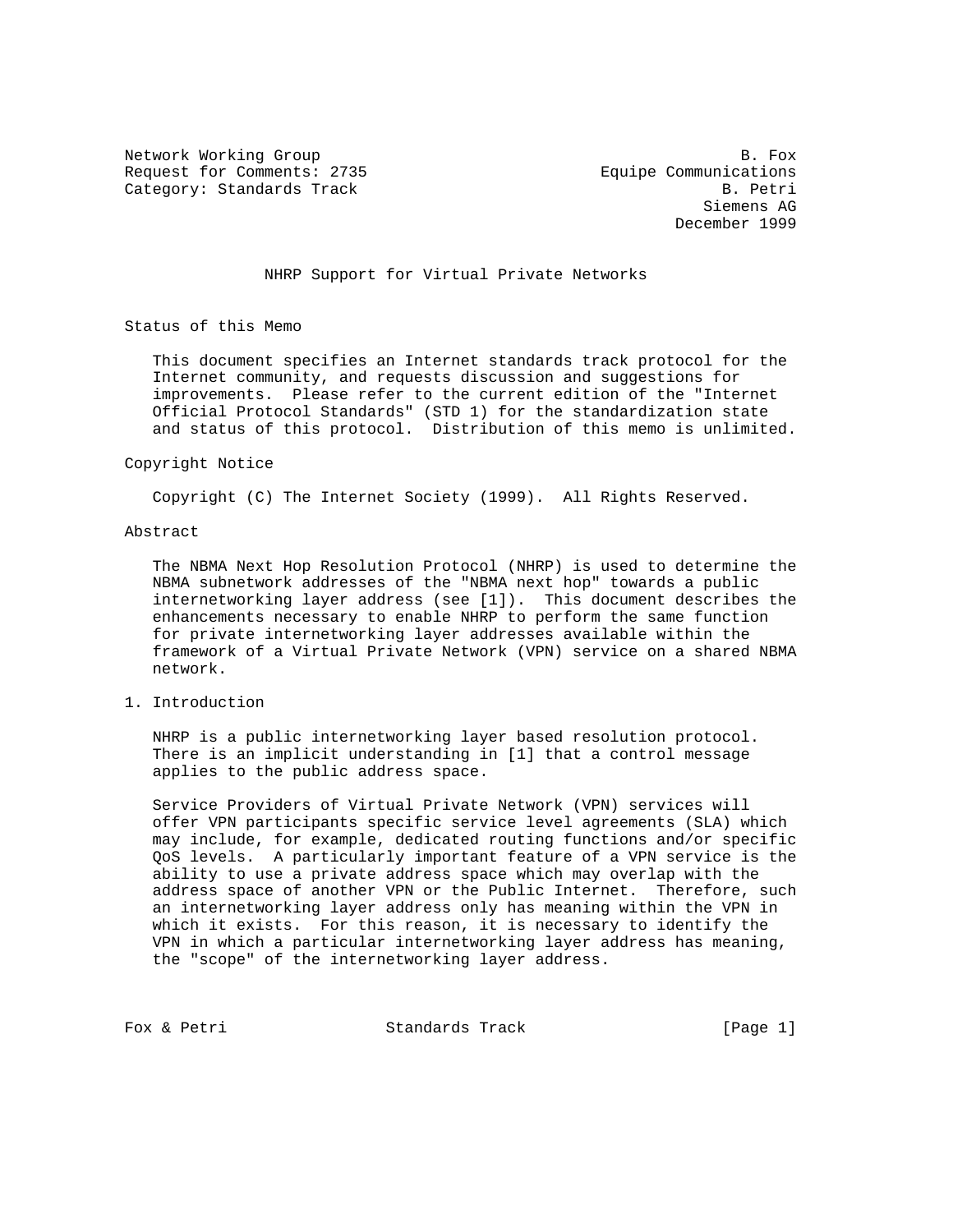As VPNs are deployed on shared networks, NHRP may be used to resolve a private VPN address to a shared NBMA network address. In order to properly resolve a private VPN address, it is necessary for the NHRP device to be able to identify the VPN in which the address has meaning and determine resolution information based on that "scope".

 As VPN services are added to an NBMA network using NHRP devices, it may be necessary to support the service with legacy NHRP devices that do not have VPN knowledge and so do not explicitly support VPNs. This document describes requirements for "VPN-aware" NHRP entities to support VPN services while communicating with both "VPN-aware" and "non-VPN-aware" NHRP entities.

- 2. Overview of NHRP VPN Support
- 2.1 Terminology

 The key words "MUST", "MUST NOT", "REQUIRED", "SHALL", "SHALL NOT", "SHOULD", "SHOULD NOT", "RECOMMENDED", "MAY", and "OPTIONAL" in this document are to be interpreted as described in RFC 2119 [4].

 In addition to the terminology specified in section 2.1 of [1], the following definitions and acronyms are used:

 Default Routing Instance -- In the presence of VPNs, all packets are processed (e.g., routed) within the context of a specific VPN. In the case where no VPN is indicated, a packet is processed according to a default VPN, i.e., a Default Routing Instance. This routing instance may be the Public Internet, a particular VPN, etc. The term only has meaning for "VPN-aware" NHRP entities.

 Virtual Private Network (VPN) -- in the context of this specification, this term is used as described in [3].

 VPN-aware -- a "VPN-aware" NHRP entity is an NHRP entity that implements the NHRP enhancements for VPNs as defined in this document.

 Non-VPN-aware -- a "non-VPN-aware" NHRP entity is an NHRP entity which is deployed as part of a single VPN, but is not VPN-aware. Restrictions applying to non-VPN-aware NHRP entities are outlined below. NHRP devices as specified in [1] are examples of non-VPN aware entities.

 VPN encapsulation -- An LLC/SNAP encapsulation of a PDU with an indication of the VPN to which the PDU belongs. In the case that the underlying NBMA network is an ATM network, VPN encapsulation is specified in section 8 of [2].

Fox & Petri **Standards Track** [Page 2]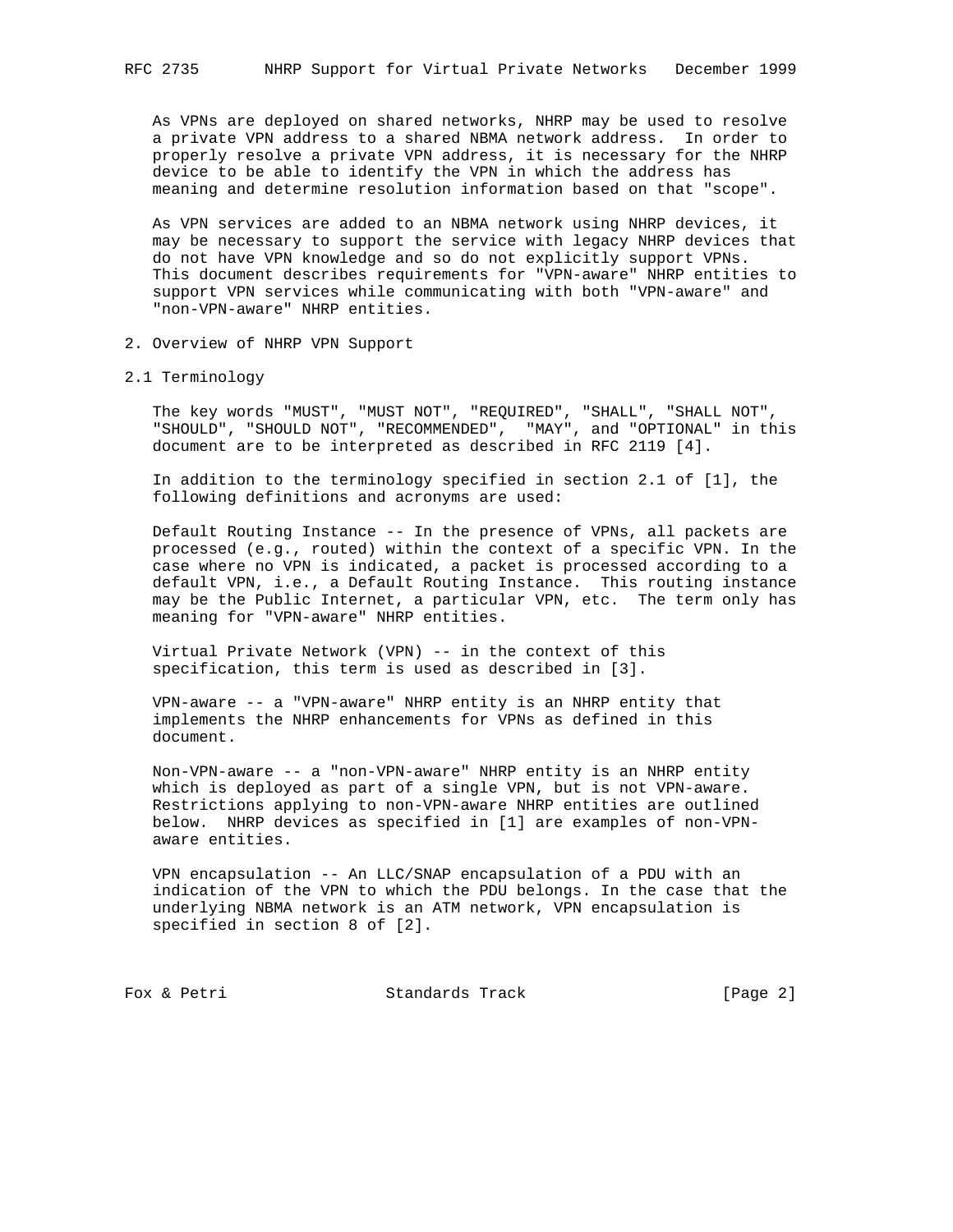VPN identifier (VPN-ID) -- in the context of this specification, this term is used as specified in [3].

 VPN signalling -- in the context of this specification, this term is used to denote a method to indicate the VPN-ID via control signalling or similar ways in the control path.

#### 2.2 VPN Support Overview

When supporting NHRP for a VPN, it is necessary to specify to which VPN the NHRP message applies in order to comply with the VPN service level agreement applicable to that VPN.

 On some NBMA networks, it is possible to establish a VPN-specific control path between NHRP devices. This is sufficient to identify the NHRP control packets as belonging to the "inherited" VPN. However, when that alternative is not used, the NHRP device must specify the VPN to which an NHRP packet applies in the PDU.

 It is not useful to add a VPN extension to NHRP control messages because transit NHRP Servers are not required to process the extensions to an NHRP control message (see 5.3 in [1]). NHRP Servers already deployed might resolve the control packet within the scope of the public internetworking layer address space instead of the private address space causing problems in routing.

 Instead, an LLC/SNAP header with a VPN indication (as specified in Section 4.1 below) will be prepended to the NHRP control message. This solution allows the same VPN-specific LLC/SNAP header to be prepended to PDUs in both the control and data paths.

- 3. NHRP VPN Operation
- 3.1 VPN-Aware NHRP Operation

 When a VPN-aware NHRP device forwards a packet pertaining to a particular VPN, that device MUST be able to indicate the VPN either:

 a) explicitly through use of the VPN-specific LLC/SNAP header or b) implictly through an indication via VPN signalling.

 This applies to NHC-NHS, NHS-NHS, and NHS-NHC control messages as well as NHC-NHC shortcut traffic.

 For case a), the indication of the VPN-ID is via a VPN-specific LLC/SNAP header specified in section 4.2 below. In the case of an underlying ATM network, see also section 8 of [2].

Fox & Petri Standards Track [Page 3]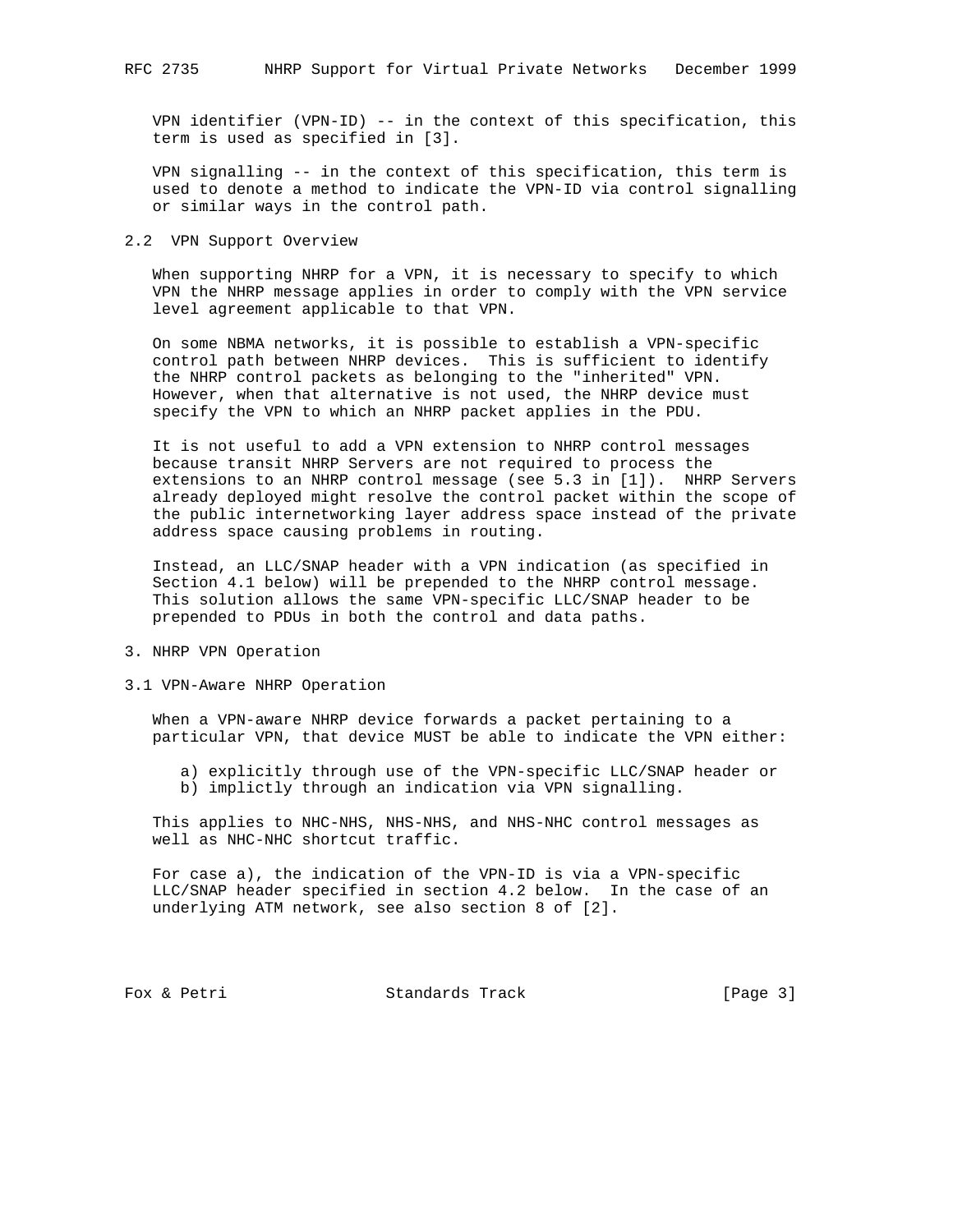For case b), the method used to indicate the VPN-ID via VPN signalling depends on the mechanisms available in the underlying network and is outside the scope of this memo. A VPN-aware NHRP entity using VPN signalling SHOULD NOT also indicate the VPN-ID explicity for any PDU on the related path.

 In transiting an NHRP Server, the VPN identification MAY be forwarded in a different format than was received, however, the same VPN-ID MUST be indicated for the message. For example, a PDU received with an LLC/SNAP header containing a VPN identifier may be forwarded on a control path which was established with an indication of the same VPN without the VPN-specific LLC/SNAP header.

 When a VPN capable NHRP entity receives an NHRP message from a VPN aware NHRP device without a VPN indication via VPN encapsulation or VPN signalling, the message applies to the default routing instance supported by the shared infrastructure. The public Internet or a particular VPN routing realm may be configured as the default routing instance.

3.2 Interactions of VPN-aware and non-VPN-aware NHRP entities

 A VPN-aware NHRP entity MUST be able to indicate the VPN-ID in one of the ways specified in section 3.1 above. It MAY participate in more than one VPN.

 Because a non-VPN-aware NHRP device does not understand the concept of VPNs, it only supports a single routing instance. Therefore, a non-VPN-aware NHRP entity belongs to exactly one VPN without being aware of it. All internetworking packets sent by that entity are assumed to belong to that VPN (Note that if the current IPv4-based Internet is regarded as just one big VPN, attached IPv4 hosts may e.g. be regarded as being "contained" in that VPN).

 In order for a non-VPN-aware NHRP entity to interact with a VPN-aware NHRP entity, the VPN-aware NHRP entity MUST be configured to associate the correct VPN-ID with information received from the non- VPN-aware entity. In other words, the VPN-aware NHRP entity acts as in the case of option b) from section 3.1 where the VPN-ID was indicated via VPN signalling. However, this association is provisioned using administrative means that are beyond the scope of this document instead of via VPN signalling. Further, it MUST be ensured by administrative means that non-VPN-aware NHRP entities only communicate either with other NHRP entities contained in the same VPN, or with VPN-aware NHRP entities with pre- configured information about the related VPN-ID of those non-VPN-aware entities.

Fox & Petri Standards Track [Page 4]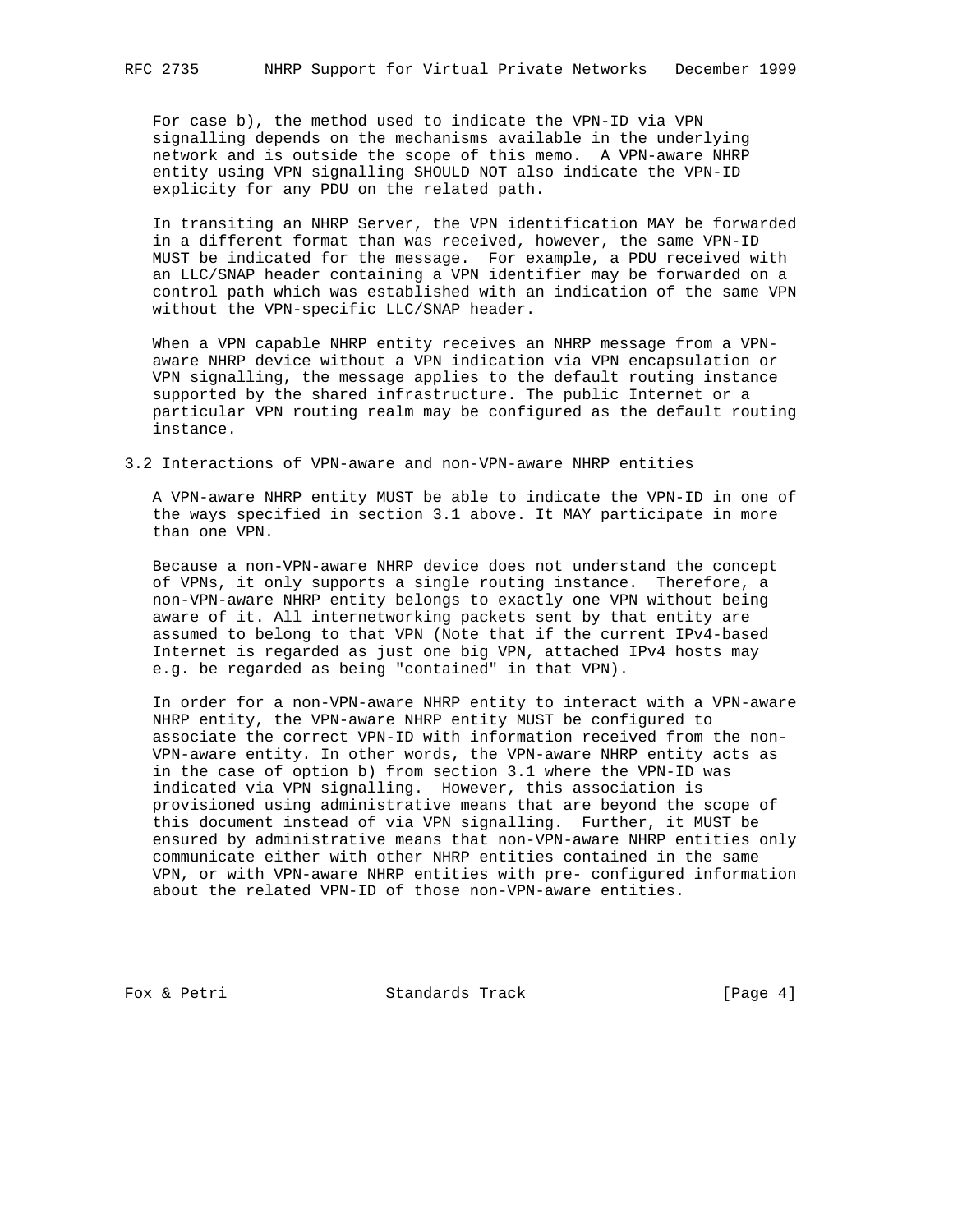VPN-aware NHRP entities SHALL only send information to non-VPN-aware NHRP entities if that information belongs to the VPN in which the non-VPN-aware entity is contained. Information sent to a non-VPN aware NHRP entity MUST not include any indication of the VPN-ID.

 In order to correctly transfer data packets, it is necessary for VPN-aware ingress NHRP clients to know whether their partner is also VPN-aware. If the egress is VPN-aware, the ingress NHC will also use the means described in section 3.1 on an NBMA shortcut to that egress NHC to specify the VPN to which the data packet belongs.

 For this purpose, a further NHRP extension (in addition to those specified in section 5.3 of [1]) is specified which is called NHRP Device Capabilities extension (see section 4.2 below). This extension currently indicates the VPN capabilities of NHRP source and destination entities, but may also be used in the future for further additions to NHRP to indicate other capabilities as well.

3.3 Handling of the NHRP Device Capabilities extension

 The NHRP Device Capabilities extension MUST be attached to all NHRP Resolution Requests generated by a VPN-aware source NHRP entity. The device SHOULD set the Source Capabilities field to indicate that it supports VPNs. The compulsory bit MUST be set to zero, so that a non-VPN-aware NHS may safely ignore the extension when forwarding the request. In addition, the A-bit (see section 5.2.1 of [1]) SHOULD be set to indicate that only authoritative next hop information is desired to avoid non-authoritative replies from non-VPN-aware NHRP servers.

 Since a non-VPN-aware NHS is not able to process the NHRP Device Capability extension, Network Admistrators MUST avoid configurations in which a VPN-aware NHRP Client is authoritatively served by a non- VPN-aware NHRP Server.

 If an egress NHS receives an NHRP Resolution Request with an NHRP Device Capability Extension included, it returns an NHRP Resolution Reply with an indication of whether the destination is VPN-aware by correctly setting the target capabilities flag [see Section 4.2].

 If an egress NHS receives an NHRP Resolution Request without an NHRP Device Capability Extension included or with the source capabilities flag indicating that the source NHRP device is non-VPN-aware, it MAY act in one of the following ways:

Fox & Petri Standards Track [Page 5]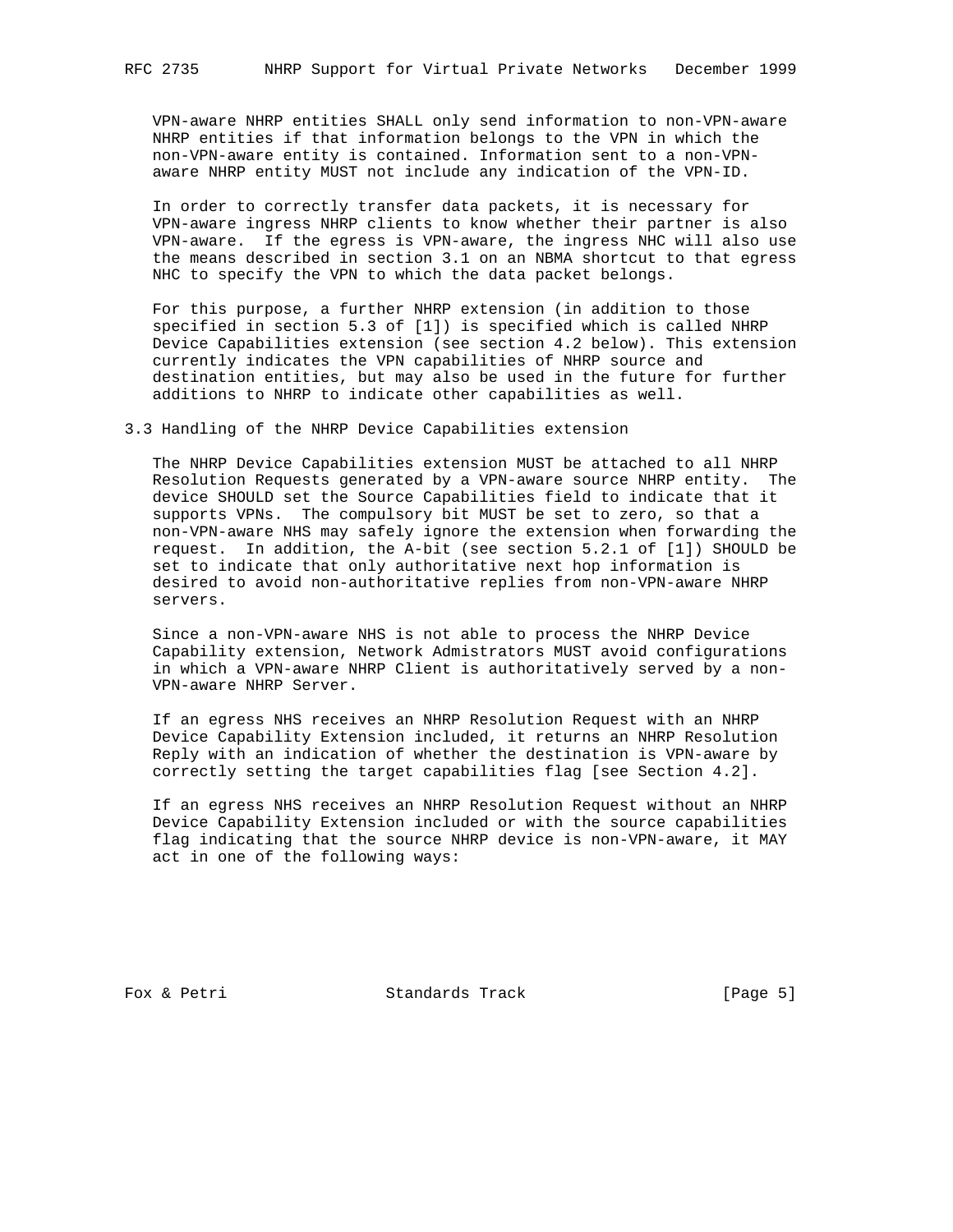- It MAY reject the NHRP Resolution Request; this is because the VPN-aware destination will be unable to determine the context of information received on an NBMA shortcut from a non-VPN aware NHRP source. This is the default case.
- If the destination is also non-VPN-aware, it MAY accept the request and return an NHRP Resolution Reply. By default, the two non-VPN-aware NHRP clients will interact correctly.
- It MAY offer itself as a destination and resolve the request using its own NBMA address, if it has the related capabilities.
- If the indicated VPN-ID identifies the default routing instance of the destination, the NHS MAY accept the request and send a corresponding NHRP Resolution Reply.

 The NHRP Device Capabilities extension SHOULD NOT be included in the NHRP Register Request and Reply messages.

3.4 Error handling procedures

 If an NHRP entity receives a PDU with a VPN-ID indicated via VPN encapsulation which is in conflict to a VPN-ID earlier allocated to that communication (e.g. via VPN signalling or administratively via configuration), it SHOULD send back an NHRP error indication (see 5.2.7 of [1]) to the sender indicating error code 16 (VPN mismatch). However, in order to avoid certain security issues, an NHRP entity MAY instead silently drop the packet.

 If a VPN-aware NHRP entity receives a packet for a VPN that it does not support, it SHOULD send back an NHRP error indication to the sender with an error code 17 (VPN not supported). However, in order to avoid certain security issues, an NHRP entity MAY instead silently drop the packet.

 If a VPN-aware NHS cannot find a route to forward a VPN-related NHRP message, it SHOULD send back an NHRP error indication to the sender with error code 6 (protocol address unreachable). However, in order to avoid certain security issues, an NHRP entity MAY instead silently drop the packet.

 In all cases, where an NHRP error indication is returned by a VPN aware NHRP entity, the incorrect VPN-ID related to this indication SHALL be indicated via VPN encapsulation or VPN signalling, except when sending it to a non-VPN-aware NHRP device (see  $3.1 / 3.2$  above).

Fox & Petri Standards Track [Page 6]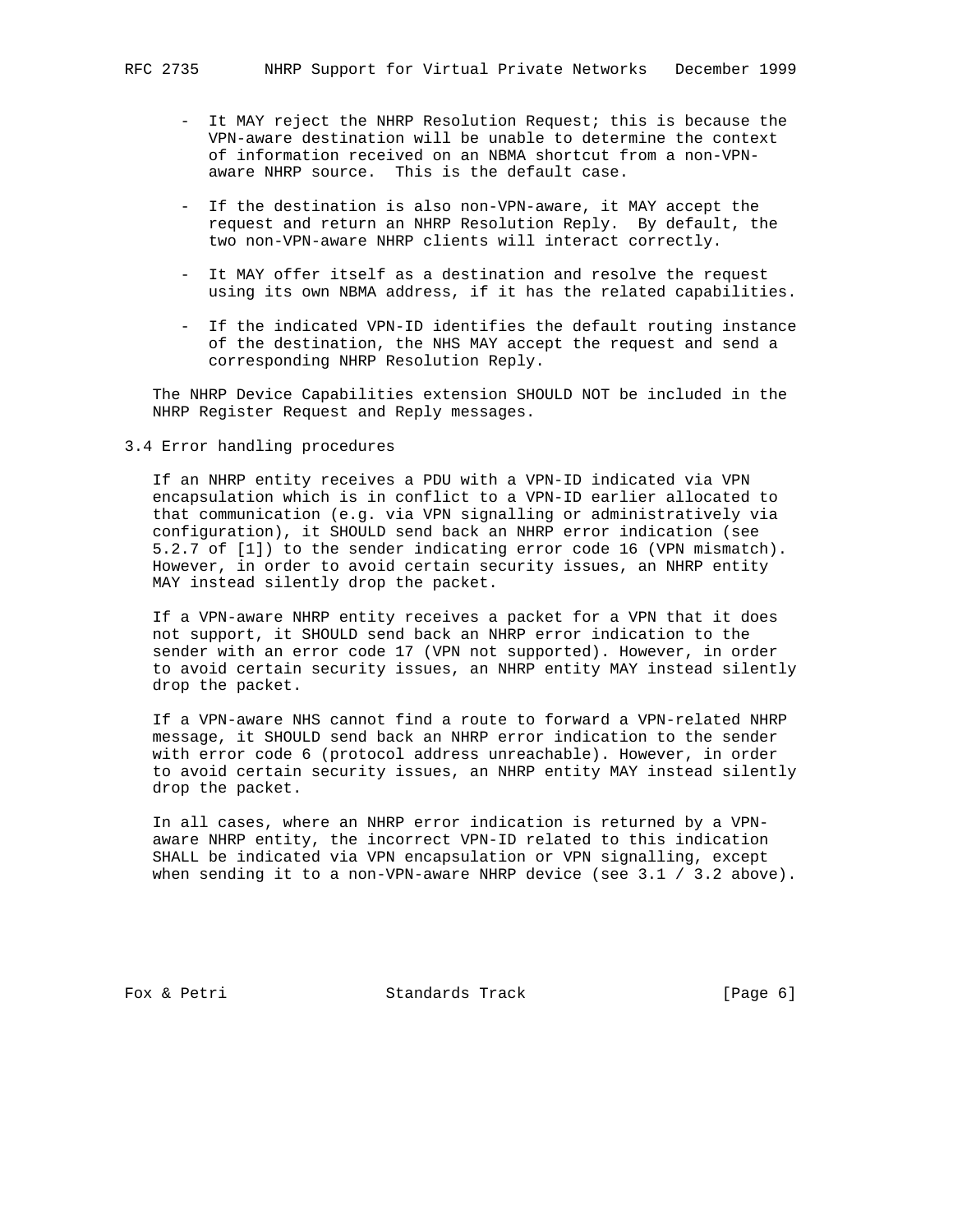# 4. NHRP Packet Formats

#### 4.1 VPN encapsulation

The format of the VPN encapsulation header is as follows:

 $0$  and  $1$  and  $2$  3 0 1 2 3 4 5 6 7 8 9 0 1 2 3 4 5 6 7 8 9 0 1 2 3 4 5 6 7 8 9 0 1 +-+-+-+-+-+-+-+-+-+-+-+-+-+-+-+-+-+-+-+-+-+-+-+-+-+-+-+-+-+-+-+-+ | 0xAA | 0xAA | 0x03 | 0x00 | +-+-+-+-+-+-+-+-+-+-+-+-+-+-+-+-+-+-+-+-+-+-+-+-+-+-+-+-+-+-+-+-+ 0x5E | 0x00 | 0x08 +-+-+-+-+-+-+-+-+-+-+-+-+-+-+-+-+-+-+-+-+-+-+-+-+-+-+-+-+-+-+-+-+ | PAD | OUI | +-+-+-+-+-+-+-+-+-+-+-+-+-+-+-+-+-+-+-+-+-+-+-+-+-+-+-+-+-+-+-+-+ | VPN Index | +-+-+-+-+-+-+-+-+-+-+-+-+-+-+-+-+-+-+-+-+-+-+-+-+-+-+-+-+-+-+-+-+ LLC encapsulated PDU (up to 2^16 - 16 octets) +-+-+-+-+-+-+-+-+-+-+-+-+-+-+-+-+-+-+-+-+-+-+-+-+-+-+-+-+-+-+-+-+

It consists of the following parts:

- LLC/SNAP indication (0xAA-AA-03)
- OUI (of IANA) (0x00-00-5E)
- PID allocated by IANA for VPN encapsulation (0x00-08)
- PAD field (inserted for 32-bit alignment)
- this field is coded as 0x00, and is ignored on receipt
- VPN related OUI (see [3])
- VPN Index (see [3]).

 When this encapsulation header is used, the remainder of the PDU MUST be structured according to the appropriate LLC/SNAP format (i.e. that would have been used without the additional VPN encapsulation header). Correspondingly, the following figure shows how NHRP messages are transferred using VPN encapsulation:

Fox & Petri Standards Track [Page 7]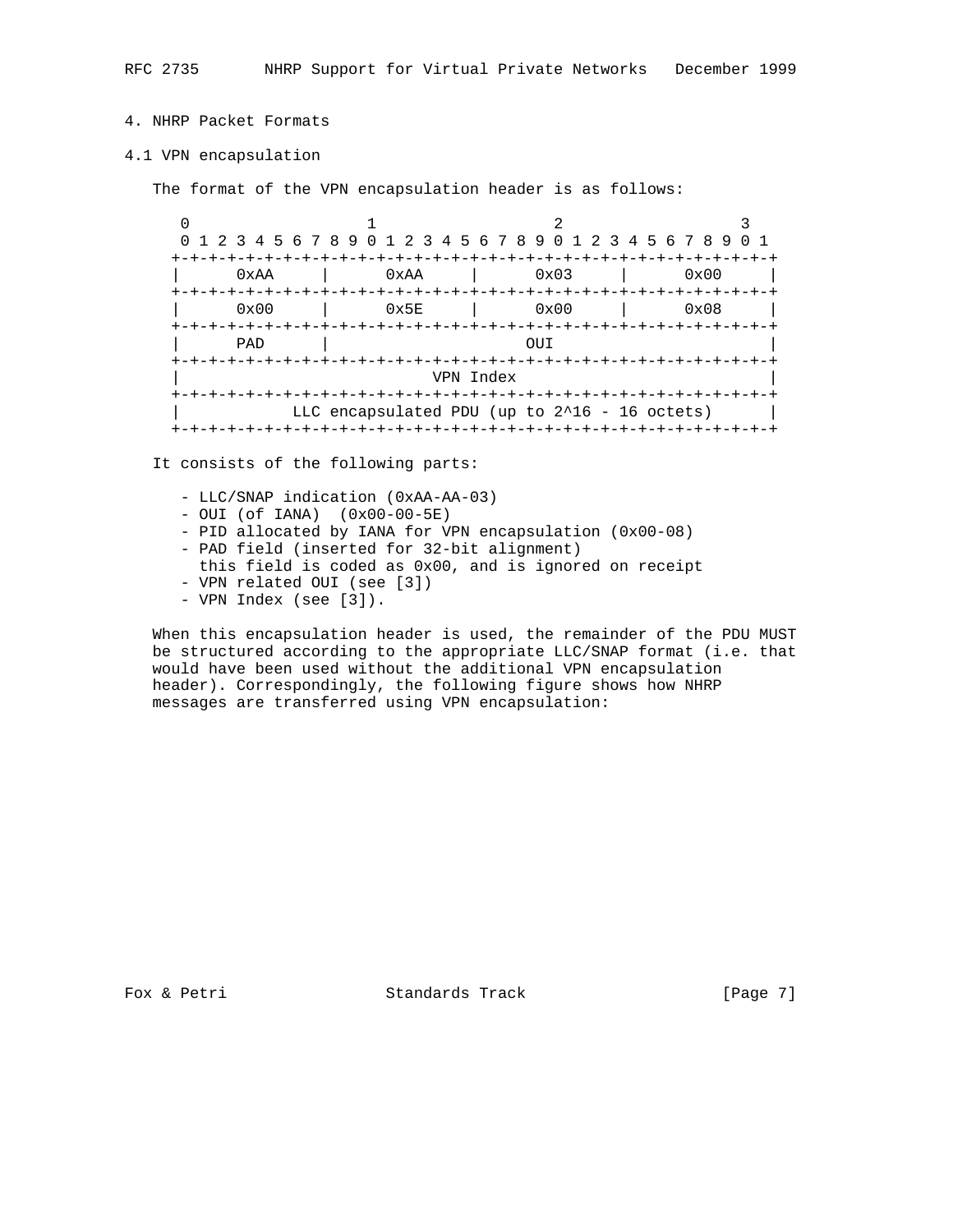|               |             | 0 1 2 3 4 5 6 7 8 9 0 1 2 3 4 5 6 7 8 9 0 1 2 3 4 5 6 7 8 9 0 1 |               |  |  |  |  |  |  |  |  |  |  |  |
|---------------|-------------|-----------------------------------------------------------------|---------------|--|--|--|--|--|--|--|--|--|--|--|
|               |             |                                                                 |               |  |  |  |  |  |  |  |  |  |  |  |
| 0xAA          | 0xAA        | 0x03                                                            | $0 \times 00$ |  |  |  |  |  |  |  |  |  |  |  |
|               |             |                                                                 |               |  |  |  |  |  |  |  |  |  |  |  |
| $0 \times 00$ | 0x5E        | 0x00                                                            | 0x08          |  |  |  |  |  |  |  |  |  |  |  |
| +-+-+-+-+-+   | +-+-+-+-+-+ | +-+-+-+-+-+-                                                    |               |  |  |  |  |  |  |  |  |  |  |  |
| PAD           | OUI         |                                                                 |               |  |  |  |  |  |  |  |  |  |  |  |
|               |             |                                                                 |               |  |  |  |  |  |  |  |  |  |  |  |
| VPN Index     |             |                                                                 |               |  |  |  |  |  |  |  |  |  |  |  |
|               |             | -+-+-+-+-+-+-+-+-+-+                                            |               |  |  |  |  |  |  |  |  |  |  |  |
| 0xAA          | 0xAA        | 0x03                                                            | 0x00          |  |  |  |  |  |  |  |  |  |  |  |
| +-+-+-+-+-    |             | -+-+-+-+-+-+-+-+-+-+-+-+-+-+-                                   | -+-+-+-+-+-+- |  |  |  |  |  |  |  |  |  |  |  |
| $0 \times 00$ | 0x5E        | 0x00                                                            | $0 \times 03$ |  |  |  |  |  |  |  |  |  |  |  |
|               | -+-+-+-+    |                                                                 |               |  |  |  |  |  |  |  |  |  |  |  |
| NHRP message  |             |                                                                 |               |  |  |  |  |  |  |  |  |  |  |  |
|               |             |                                                                 |               |  |  |  |  |  |  |  |  |  |  |  |

The following example shows how IP packets are transferred by VPN encapsulation:

|                                                      |                                        | 1 2 3 4 5 6 7 8 9 0 1 2 3 4 5 6 7 8 9 0 1 2 3 4 5 6 7 8 9 0 1 |                                |  |  |  |  |  |  |  |  |  |  |
|------------------------------------------------------|----------------------------------------|---------------------------------------------------------------|--------------------------------|--|--|--|--|--|--|--|--|--|--|
| 0xAA<br>+-+-+-+-+-+                                  | 0xAA<br>-+-+-+-+-+-+-+-+-+-+-+-+-+-+-+ | -+-+-+-+-+-+-+-+-+-+-+-+-+<br>0x03                            | $0 \times 00$<br>-+-+-+-+-+-+- |  |  |  |  |  |  |  |  |  |  |
| $0 \times 00$<br><b>+-+-+-+-+-</b>                   | 0x5E<br>-+-+-+-+-+-+-                  | 0x00<br>+-+-+-+-+-+-+-+-+-+                                   | 0x08                           |  |  |  |  |  |  |  |  |  |  |
| PAD                                                  |                                        |                                                               |                                |  |  |  |  |  |  |  |  |  |  |
| VPN Index                                            |                                        |                                                               |                                |  |  |  |  |  |  |  |  |  |  |
| 0xAA<br>+-+-+-+-+-                                   | 0xAA<br>-+-+-+-+-+-+-                  | 0x03<br>$+ - + - + - + - + - +$                               | $0 \times 00$                  |  |  |  |  |  |  |  |  |  |  |
| $0 \times 00$                                        | 0x00                                   | 0x08                                                          | 0x00                           |  |  |  |  |  |  |  |  |  |  |
| +-+-+-+-+-+-+-+<br>IP PDU (up to $2^16 - 24$ octets) |                                        |                                                               |                                |  |  |  |  |  |  |  |  |  |  |

Fox & Petri Standards Track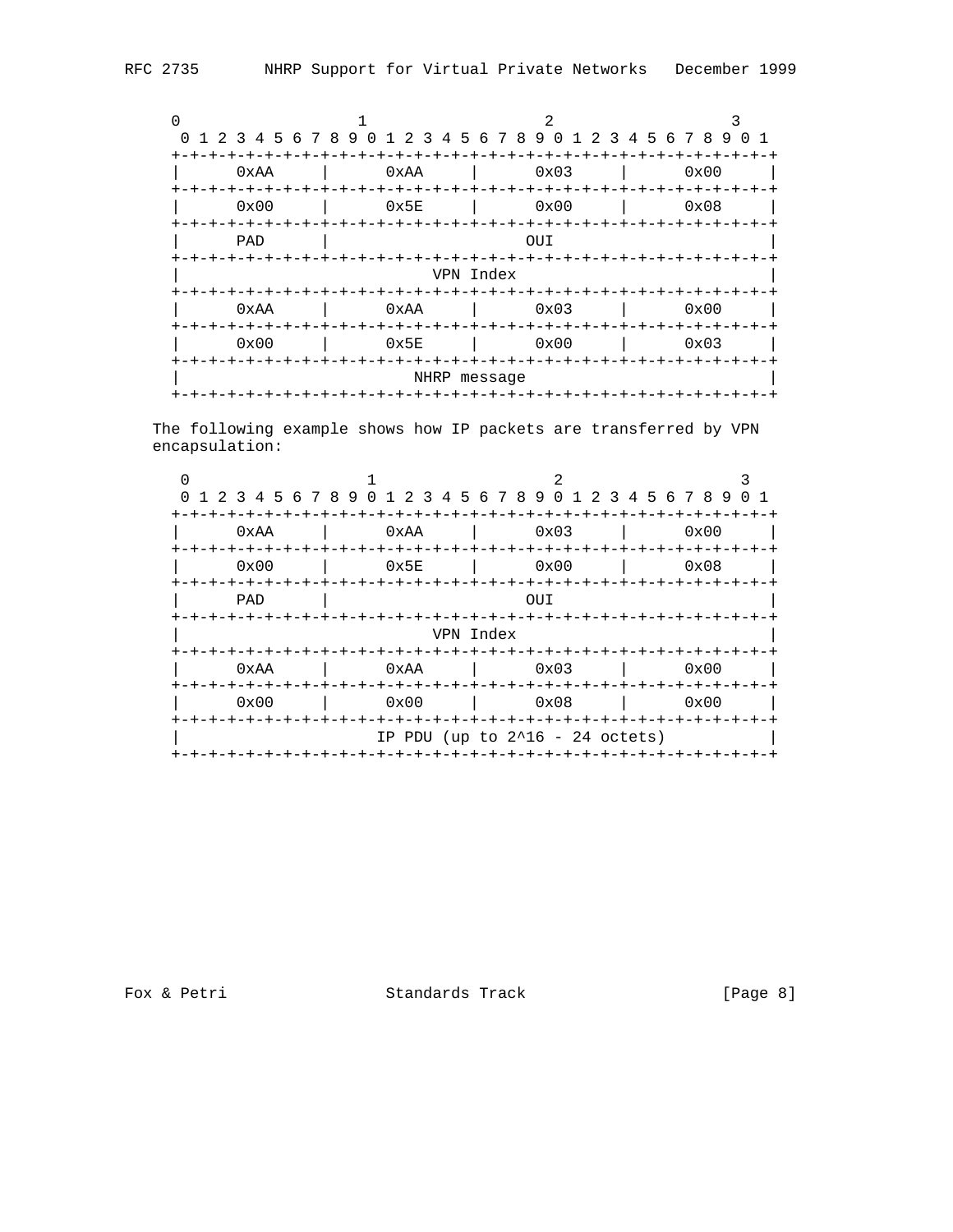## 4.2 NHRP device capabilities extension

The format of the NHRP device capabilities extension is as follows:

 $0$  and  $1$  and  $2$  3 0 1 2 3 4 5 6 7 8 9 0 1 2 3 4 5 6 7 8 9 0 1 2 3 4 5 6 7 8 9 0 1 +-+-+-+-+-+-+-+-+-+-+-+-+-+-+-+-+-+-+-+-+-+-+-+-+-+-+-+-+-+-+-+-+  $|C|u|$  Type  $|C|$  Length +-+-+-+-+-+-+-+-+-+-+-+-+-+-+-+-+-+-+-+-+-+-+-+-+-+-+-+-+-+-+-+-+ Source Capabilities +-+-+-+-+-+-+-+-+-+-+-+-+-+-+-+-+-+-+-+-+-+-+-+-+-+-+-+-+-+-+-+-+ Target Capabilities +-+-+-+-+-+-+-+-+-+-+-+-+-+-+-+-+-+-+-+-+-+-+-+-+-+-+-+-+-+-+-+-+

```
 C: Compulsory = 0 (not a compulsory extension)
 u: Unused and MUST be set to zero.
Type = 0x0009Length = 0x0008
```
Source Capabilities field:

|        |  |  |  |  |  |  |  |  |  |  |  |  |  |  |  |  |  |  |  |  |  |  |  |  |  |  |  | 0 1 2 3 4 5 6 7 8 9 0 1 2 3 4 5 6 7 8 9 0 1 2 3 4 5 6 7 8 9 0 1 |  |  |
|--------|--|--|--|--|--|--|--|--|--|--|--|--|--|--|--|--|--|--|--|--|--|--|--|--|--|--|--|-----------------------------------------------------------------|--|--|
|        |  |  |  |  |  |  |  |  |  |  |  |  |  |  |  |  |  |  |  |  |  |  |  |  |  |  |  |                                                                 |  |  |
| unused |  |  |  |  |  |  |  |  |  |  |  |  |  |  |  |  |  |  |  |  |  |  |  |  |  |  |  |                                                                 |  |  |
|        |  |  |  |  |  |  |  |  |  |  |  |  |  |  |  |  |  |  |  |  |  |  |  |  |  |  |  |                                                                 |  |  |

V bit:

 0x0 - the source NHRP device is non-VPN-aware 0x1 - the source NHRP device is VPN-aware

 The unused bits MUST be set to zero on transmission and ignored on receipt.

Fox & Petri Standards Track [Page 9]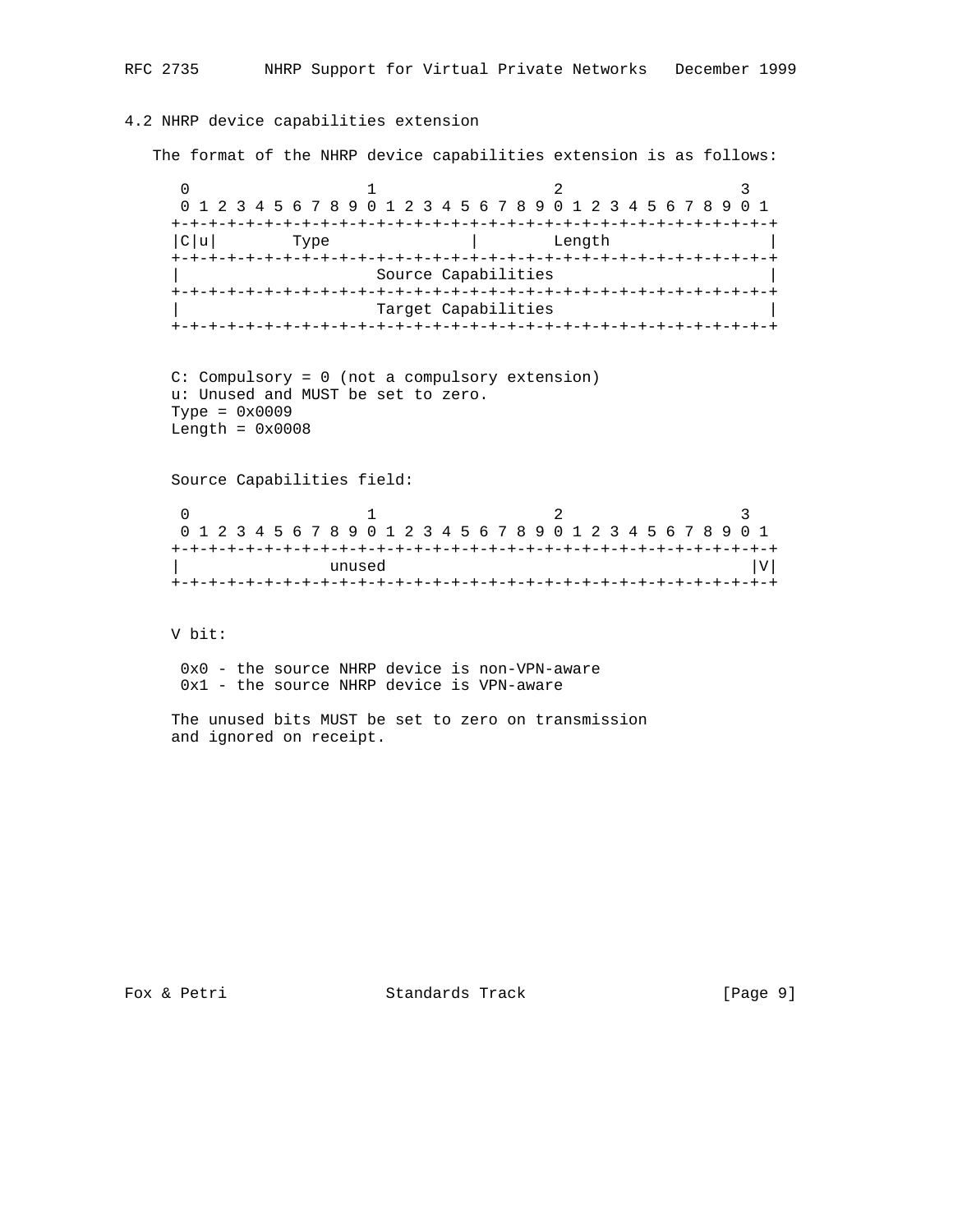Target Capabilities field: 0  $1$   $2$   $3$  0 1 2 3 4 5 6 7 8 9 0 1 2 3 4 5 6 7 8 9 0 1 2 3 4 5 6 7 8 9 0 1 +-+-+-+-+-+-+-+-+-+-+-+-+-+-+-+-+-+-+-+-+-+-+-+-+-+-+-+-+-+-+-+-+ | unused |V| +-+-+-+-+-+-+-+-+-+-+-+-+-+-+-+-+-+-+-+-+-+-+-+-+-+-+-+-+-+-+-+-+ V bit: 0x0 - the destination NHRP device is non-VPN-aware 0x1 - the destination NHRP device is VPN-aware The unused bits MUST be set to zero on transmission and ignored on receipt.

### 4.3 Error Codes

 The following further Error Codes are defined in addition to those specified in section 5.2.7 of [1]):

16 - VPN mismatch

 This error code is returned by a VPN-capable NHRP device, if it receives a PDU with a VPN-ID in the LLC/SNAP header different from the VPN-ID which had been specified earlier via VPN signalling.

17 - VPN not supported

 This error code is returned by a VPN-capable NHRP device, if it receives an NHRP message for a VPN that it does not support.

### 5. Security Considerations

 For any VPN application, it is important that VPN-related information is not misdirected to other VPNs and is not accessible when being transferred across a public or shared infrastructure. It is therefore RECOMMENDED to use the VPN support functions specified in this document in combination with NHRP authentication as specified in section 5.3.4 of [1]. Section 5.3.4.4 of [1] also provides further information on general security considerations related to NHRP.

 In cases where the NHRP entity does not trust all of the NHRP entities, or is uncertain about the availability of the end-to-end NHRP authentication chain, it may use IPsec for confidentiality, integrity, etc.

Fox & Petri Standards Track [Page 10]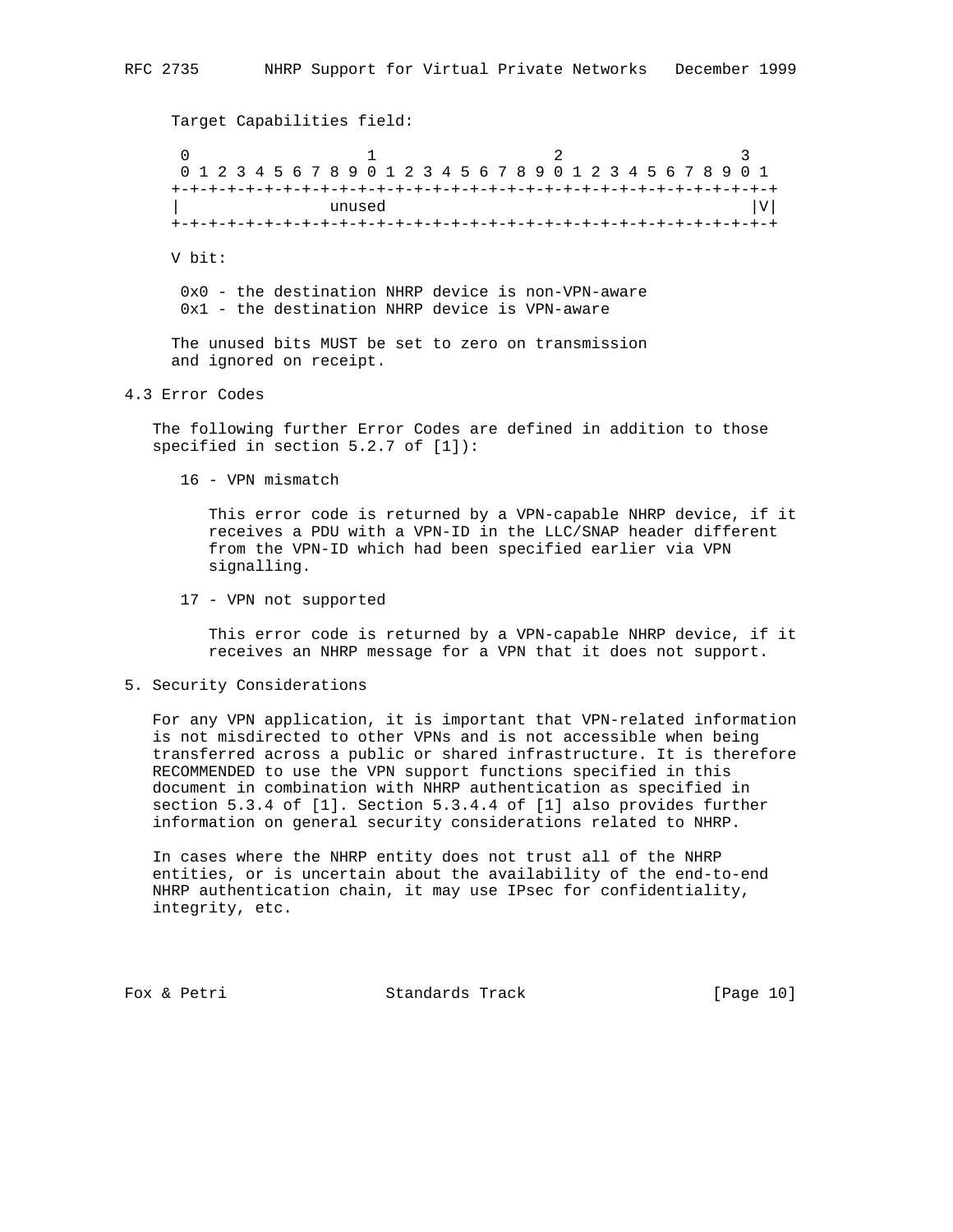### 6. IANA Considerations

 The LLC/SNAP protocol ID 0x00-08 for VPN encapsulation had already been allocated by IANA in conjunction with [2]. This specification does not require the allocation of any additional LLC/SNAP protocol IDs beyond that.

 It should be noted that IANA - as the owner of the VPN-related OUI: 0x00-00-5E - is itself also a VPN authority which may allocate VPN indices to identify VPNs. The use of these particular VPN indices within the context of this specification is reserved, and requires allocation and approval by the IESG in accordance with RFC 2434.

### References

- [1] Luciani, J., Katz, D., Piscitello, D., Cole, B. and N. Doraswamy, "NMBA Next Hop Resolution Protocol (NHRP)", RFC 2332, April 1998.
- [2] Grossman, D. and J. Heinanen, "Multiprotocol Encapsulation over ATM Adaptation Layer 5", RFC 2684, September 1999.
- [3] Fox, B. and B. Gleeson, "Virtual Private Networks Identifier", RFC 2685, September 1999.
- [4] Bradner, S., "Key words for use in RFCs to Indicate Requirement Levels", BCP 14, RFC 2119, March 1997.

Authors' Addresses

 Barbara A. Fox Equipe Communications 100 Nagog Park Acton, MA 01720

 Phone: +1-978-795-2009 EMail: bfox@equipecom.com

 Bernhard Petri Siemens AG Hofmannstr. 51 Munich, Germany, D-81359

 Phone: +49 89 722-34578 EMail: bernhard.petri@icn.siemens.de

Fox & Petri Standards Track [Page 11]